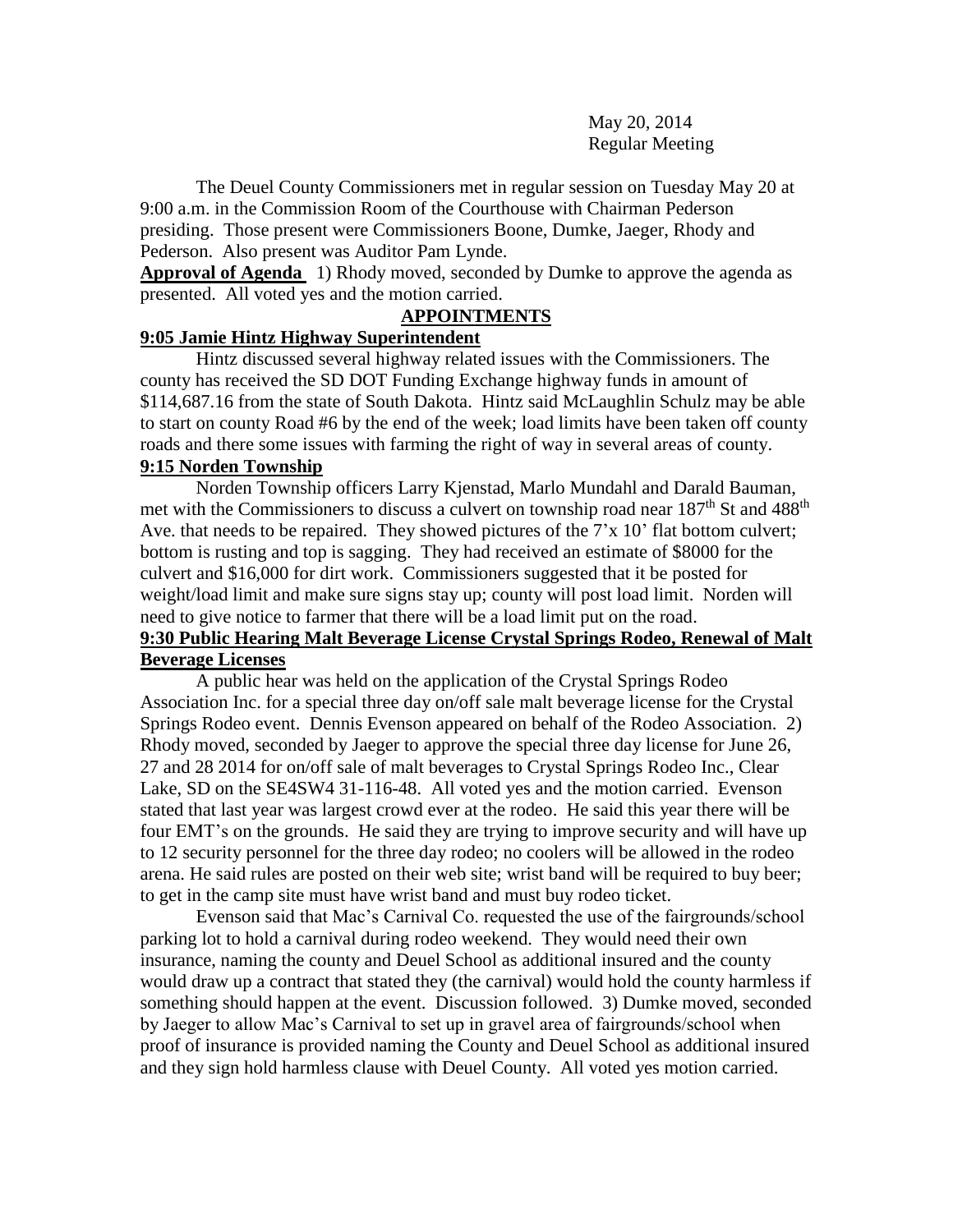4) Jaeger moved, seconded by Dumke to approve the renewal of the following malt beverage licenses for the 2014-2015 year. All voted yes and the motion carried. Shady Beach Inc. Lots 44-48 4-114-47 Package Off-Sale Shady Beach-Lake Cochrane Shady Beach Addition Malt Beverage 2142 Edgewater Dr Lake Cochrane Gary, SD Deuel County Farmers Blk. (1) of Plat of Blocks Package Off-Sale Union Oil Co. Inc. (1) Thru (5) Cook's Corner Malt Beverage Cenex Convenience Store Subdivision NW4 Clear Lake, SD 26-115-49 State Line Bar & Grill Inc. Cook's Point Add'n Package Off-Sale State Line Bar & Grill NE4SW4 of 4-114-47 Malt Beverage P.O. Box 117 Gary, SD 57237

#### **10:30 Sheriff Dave Solem**

Solem met with the Commissioners and requested adding texting for the Sheriff's office cell phone plan. Four new phones unlimited texting and talking would be approximately \$232.00 per month. 5) Jaeger moved, seconded by Dumke to add texting plan to Sheriff's Office cell phone plan four new phones plus unlimited texting and talking for cost of 232.00 per month. All voted yes and the motion carried.

#### **11:15 State's Attorney Knight**

Knight met with the Commissioners to discuss several items.

#### **11:30 Drainage**

6) Jaeger moved, seconded by Boone to adjourn as County Commission and reconvene as the Drainage Board. All voted yes and the motion carried. Kelly Sieh spoke to the Commissioners about a drainage complaint in N1/2 of section 31 of Havana Twp. Sieh had not given his permission for the project that has an outlet that causes water to drain onto his property in Hamlin County. Jonathan Wollman representing Claremont Colony was at the meeting and said they had secured a permit to drain on section 31 #D12-07 and said he did not know an additional outlet had been put in the southwest corner of the property. Chuck Greenfield was in attendance to speak for his mother Agnes Greenfield who owns property downstream from where the water eventually ends up. State's Attorney Knight said the county would like to see the parties reach an agreement on the dispute. Mr. Wollman said the drainage goes to the north and presented it that way to the Drainage Board; 50 acres goes to that outlet and surface water goes to the south; Sieh says there is more water there now than before and he is unable to hay that ground. Sieh would prefer water doesn't drain there; Wollman has put a tile through the ditch and talked about digging it straight to the south; he says the damage is very minimum; right now there is not much coming out of the tile; Wollman doesn't want to have to remove the tile, offered to plug tile line from June 1 to Sept. 1 to prevent water from coming onto Sieh hay ground. Greenfield asked if this was done correctly to start with; Greenfield's mother does not want additional water coming onto her land. State's Attorney Knight asked if there was anything Wollman can do without rerouting the tile line or plugging it that Sieh would agree to. Sieh said he is not comfortable with plugging it and asked that a lift pump be put in. The parties are at an impasse and left the